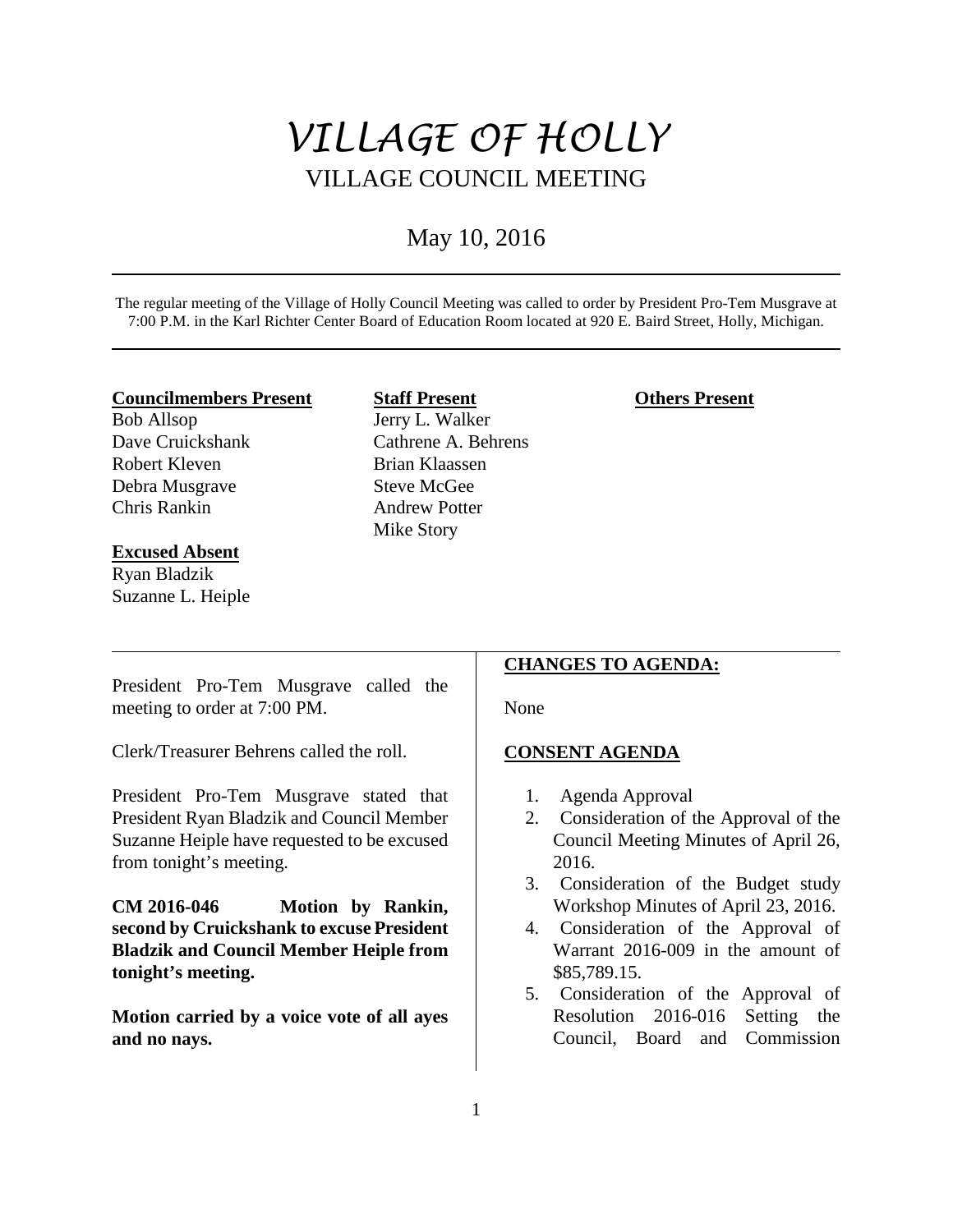Meeting Dates for Fiscal Year 2016- 2017.

- 6. Consideration of the Approval of Resolution 2016-017, confirming the Village President's Appointment of Lori Goldsmith to the Village of Holly Planning Commission.
- 7. Consideration of the Approval of Resolution 2016-018, confirming the Village President's Appointment of Ryan Shiel to the Village of Holly Parks Commission.
- 8. Special Event Permit
	- a. Andy's Place Outdoor Seating
- 9. Consideration of the Acceptance of the Draft Copy of the 2016-17 Fiscal Year Village of Holly Budget Document.

**CM 2016-047 Motion by Cruickshank, second by Rankin to approve the consent agenda as presented.** 

**Motion carried by a voice vote of all ayes and no nays.** 

#### **PRESENTATIONS**

Chief Steve McGee stated this is a good part of his job and this really is fun for him, second only to delivering babies. Drew Hueston, BreAnne Gugin and Ashley Kotalik just completed a long Fire Fighter I and II training class and hazardous materials operations. It is the training according to State standards that all fire fighters have to have. It is over 6 months and approximately 300 hours; goes everywhere from fire behavior to ropes and knots; any part of the fire service that we have to utilize, they have to know about how to do it and be proficient at it. They spend a whole day doing the practical and written test, these three individuals passed on their first try and

we are very proud of them. With that they each get a helmet that says fire fighter on it and they each get a badge.

Captain Dan Ladd and Chief Steve McGee presented the three graduates with their helmets and badges.

Chief Story congratulated the three fire fighters for meeting the challenge which was put in front of them. His other reason for being here is to introduce the newest part-time officer for the Village of Holly and that would be Police Officer Amy Wright. He stated that Officer Wright comes to the Village after serving eight years with the City of Detroit Police Department and she has chosen a different path and now she is with us. Officer Wright has a very large amount of training in her regime and has been within several specialized units with the City of Detroit. Officer Wright just recently moved up to Holly where two of her children attend the Holly School District.

Clerk/Treasurer Behrens performed the Oath of Office on Police Officer Amy L. Wright.

## **PUBLIC COMMENT**

John Lauve, 200 N. Saginaw stated that at the last meeting the bike lane was approved and asked about the signage. He has presented the council with a list of 26 signs that would be placed to facilitate this nightmare. It's just going to junk up the street. You are going to have these distractions from the businesses and people along that street. The traffic is going to be calmed because now they are going to have to watch out for bikes, which lane, whose pulling here, who's doing this, who's doing that. He watches trucks going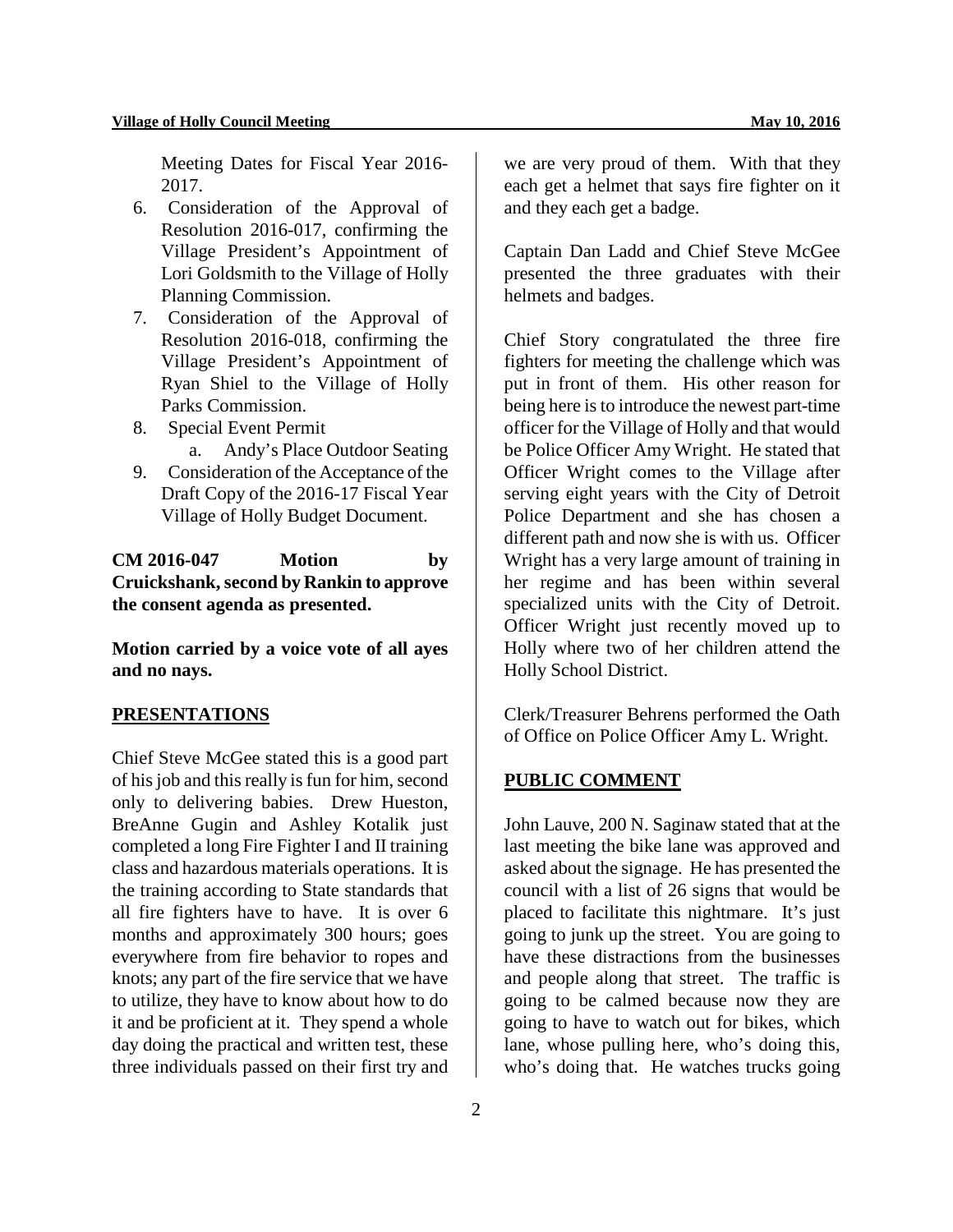through town with construction equipment and boats going through town and he is concerned about what's ahead. Here are the bills for the signs, over \$3,000 that is not going to be facilitated by the striping of the road; this is money that is going to have to be spent out of the budget. There is no money for flowers, there is no money for landscaping, there is no money to beautify the area and that was the number one thing that people asked for. He read in the Oakland Press that woman gets jail time for cyclist death. On the other side a woman gets a \$300,000 settlement over a subway accident which was where she was riding a bicycle because the sidewalks weren't in good shape, she sued the City. Those are things that haven't been dealt with. He thinks the goal should be to make the City look better and this isn't going to make it look better, it is going to look worse. The council needs to change this now instead of waiting to see it junked up.

### **OLD BUSINESS**

None

#### **NEW BUSINESS**

## **#1. Consideration of awarding the bid for the Concrete Slab at the DPW Storage Building.**

DPW Director Brian Klaassen stated that once again this is part of a project that was approved during last year's budget process for a heated storage facility at the DPW for equipment. They have the building shell up and the sides are on and we then received three bids. The low bid received was from a local contractor who we have used for sidewalks in the past.

Council Member Kleven asked how thick the slab was going to be.

Director Klaassen stated it would be 6".

John Lauve, 200 N. Saginaw stated he thinks some of this money should be spent on improving the quality, appearance and beautification of the town and he thinks that should be a priority and put this off and use the ground or something. The priority should be to make this community look better and not make it look like a junk street.

**CM 2016-048 Motion by Rankin, second by Allsop to approve the bid for the DPW Storage Building concrete slab to Browns Concrete for \$37,300.** 

#### **Roll call vote was as follows:**

**Voting for: Cruickshank, Kleven, Musgrave, Rankin, Allsop Voting against: None Absent: Bladzik, Heiple Motion carried.** 

#### **REPORTS**

#### **Village Manager**

Manager Walker stated that he spoke with Patrick Caulley, who is the Traffic Engineer from the Traffic Improvement Association, as we previously discussed in Council, while he is out here setting up for a traffic study before the road diet is implemented, he is going to do a secondary study on the right turn on red at N. Saginaw and E. Maple Street. He will be taking a look at that also.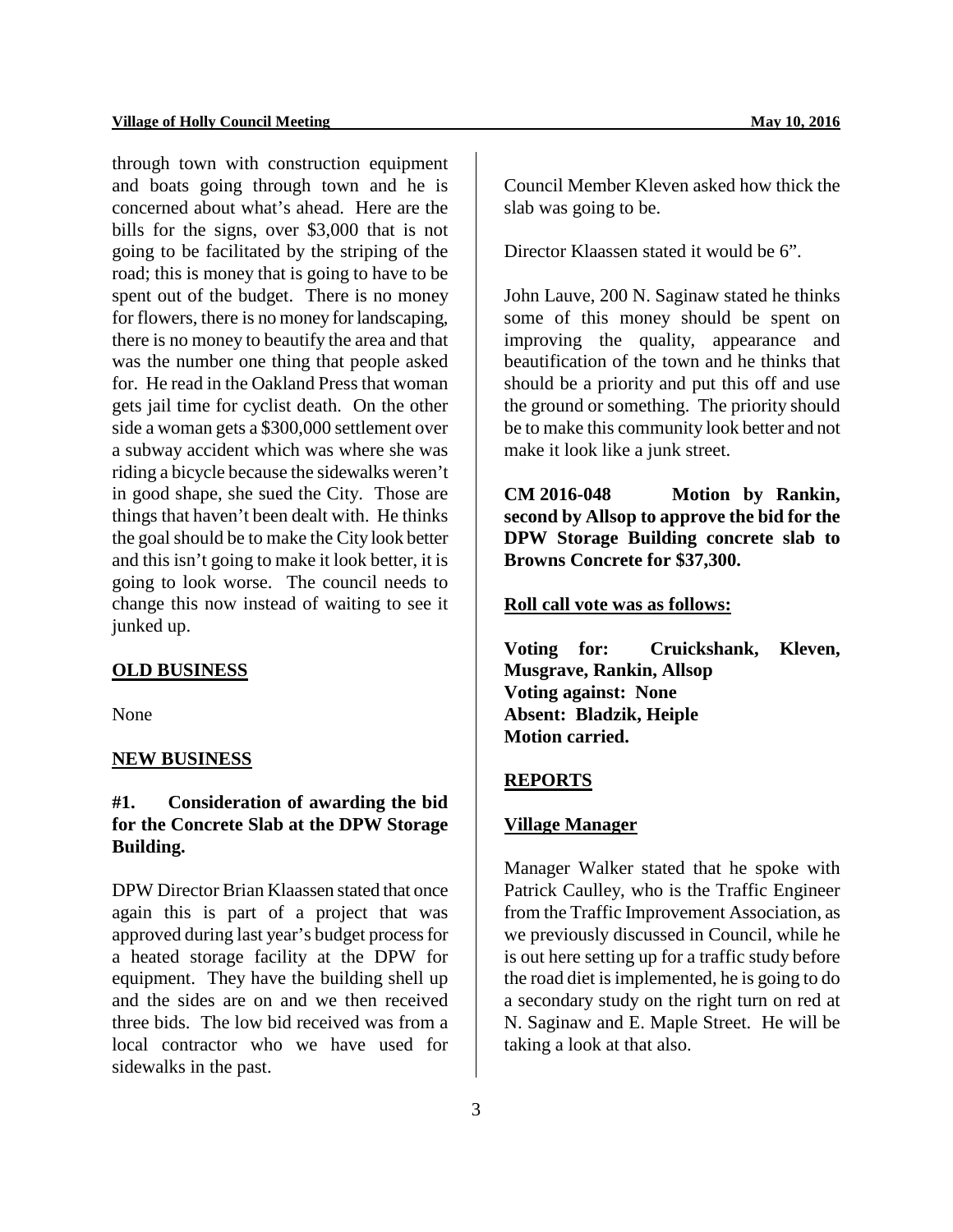#### **Attorney**

Excused Absent

### **Clerk/Treasurer**

Clerk/Treasurer Behrens stated that Village Attorney is continuing to work on obtaining the legal authority to make entry to the property at 302 North Street. The Smith's, who are the legal owners of this property, have been served with the paperwork and are aware of the Villages intentions. Additionally, she has learned the Oakland County has started the process of repossessing the property through property tax sale due to non-payment of taxes.

### **BOARDS AND COMMISSIONS**

Council Member Kleven stated the Holly Area Community Coalition is going to have its Champions of Youth dinner on Thursday evening at 7:00 pm. They are giving out awards to people who have given to our youth to keep them off drugs, alcohol and tobacco; they are also awarding a scholarship to a student.

Council Member Rankin stated the Parks clean-up is this Sunday. They are meeting at 9:00 am at Lakeside Park. They generally work until 3:00 pm although no one is obligated to stay for that length of time if you are not able. At their last meeting they discussed their park walk through and came up with lists that need to be addressed at Lakeside and Ganshaw and tried to work as many of those into the schedule on Sunday's clean-up day as we could.

Council Member Allsop stated that the car show begins tomorrow night.

Council Member Cruickshank stated that this Saturday they are doing their Historic District tour of the proposed new boundaries for the Historic District and their next meeting is next Thursday. The Blight Task Force has scheduled their first meeting on May 25, 2016 at 7:00 pm at the Village offices.

President Pro-Tem Musgrave stated that HAYA met last Thursday and they are working on some fundraisers and at Maple and Saginaw on this Saturday they will be out there collecting donations. They had a Euchre party this last Saturday but she has not heard the outcome of that event at this time.

**CM 2016-049 Motion by Rankin, second by Cruickshank to excuse the Village Attorney from tonight's meeting.**

**Motion carried by a voice vote of all ayes and no nays.** 

## **COUNCIL COMMENTS**

Council Member Allsop stated that he talked to John Lauve a week ago about Coleman's corner like a dump and asked the Village Manager to explain the situation to John Lauve as it currently exists.

Manager Walker stated there is a cement apron that acts as a sidewalk along Maple Street from S. Saginaw which is more than sufficient for a walkway.

Council Member Kleven stated last year Shirley Campbell passed away and he thinks people would like to see some type of